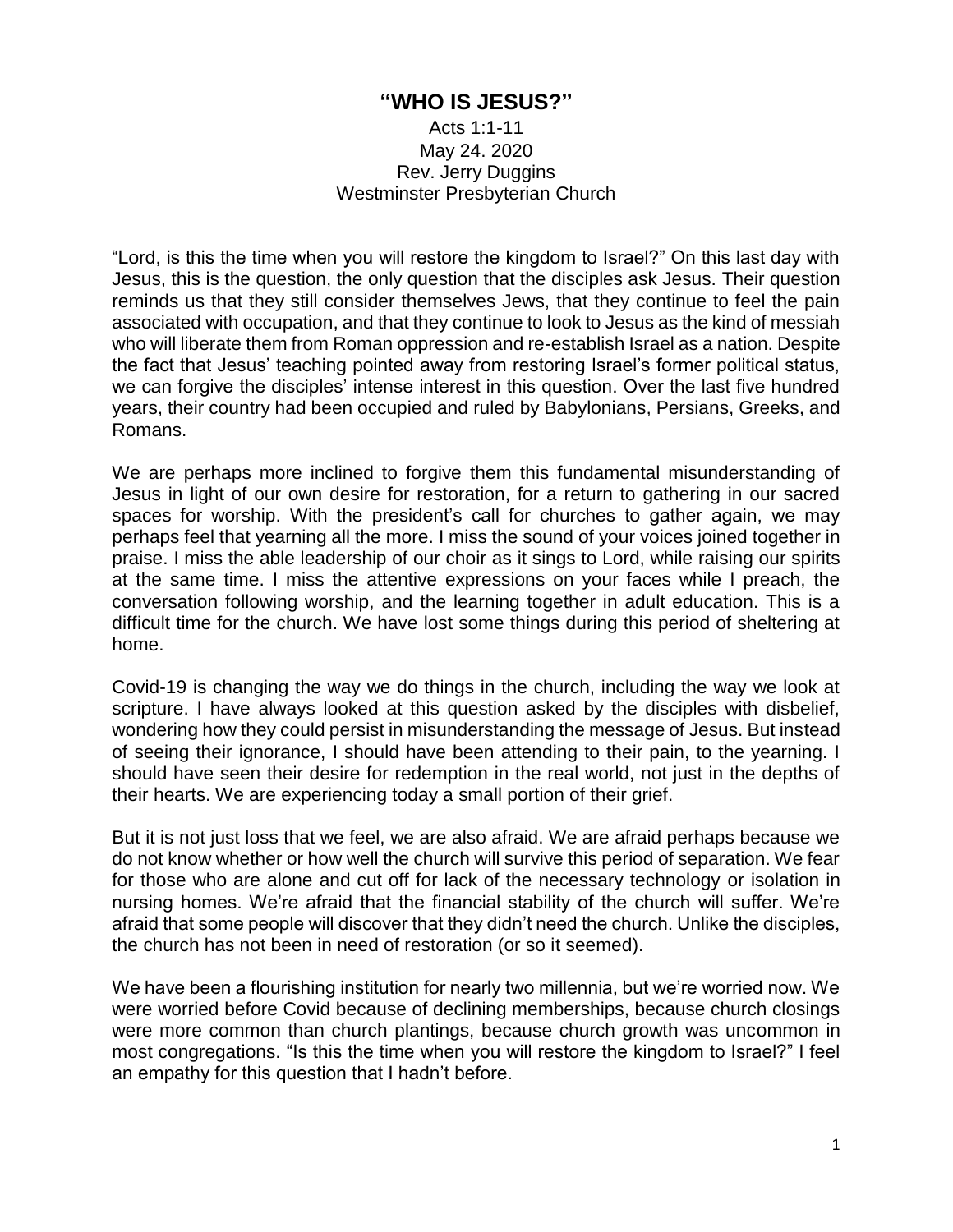The disciples loved their community of faith. The loved who they had become around the person of Jesus. And their love moved them to hope. And their hope moved them to ask … the wrong question. And our love for gathering as the church moves us also to focus on the wrong question.

The president's call for churches to gather is a distraction from the mission of the church. Let me say emphatically that he has no business telling churches what they can and cannot do. We did not suspend worship because the governor asked us to and we will not return to worship because the president tells us to. We suspended worship because it was not safe for us to gather, because we valued the lives of our people more than the right to assemble. We were acting from Jesus' call to love our neighbor which supersedes insisting on our constitutional rights. By the way, as a colleague said to me the other day, it is also our constitutional right not to gather.

We will gather again when it is reasonably safe to do so. The session is monitoring the situation closely. We are listening to what denominational leaders, both at the presbytery and the general assembly level, are advising. We are sharing various articles from medical experts on the subject. The session itself has members from the medical community and the schools who have access to the specific circumstances in Kalamazoo. We share your yearning to be together, but because we value all your lives, we are choosing to err on the side of caution. Even losing one life because we opened too soon is too many.

Churches that are insisting on opening now are, in my mind, exhibiting a poor witness to the world. My greatest fear at this point is that the church will become responsible for a resurgence of this virus. Such a state of affairs would be the death of the church, even for those congregations that acted responsibly.

"Is this the time when you will restore the kingdom to Israel?" When will the church be able to gather again? These questions express the yearning of our hearts, but as I said, they are the wrong questions. Jesus doesn't answer either one. "It's not for you to know…," he says.

Matthew Skinner writes in his commentary on Acts, Jesus "equips his followers with promises, not schedules" (p. 6). He promises them power and the Holy Spirit. He promises to make them witnesses to Jesus throughout the world and across cultural boundaries. As the book of Acts continues, they will preach the good news of forgiveness. They become participants in the kingdom of God. "Big things lie ahead for these people," says Skinner.

"New Things stand at the threshold…. According to Jesus' promises… his departure does not conclude, but initiates the next chapter in a grand narrative about the salvation God makes possible" (p. 5). The right question encourages us to take stock in our future. What is God calling us to do and to be in these days?

Maybe we feel like Jesus has left the building, abandoned us in this time of great need. We catch a glimpse of the yearning held on to by the disciples, a yearning that is not within their power to fulfill. And as Jesus departs or ascends, we sense their confusion,